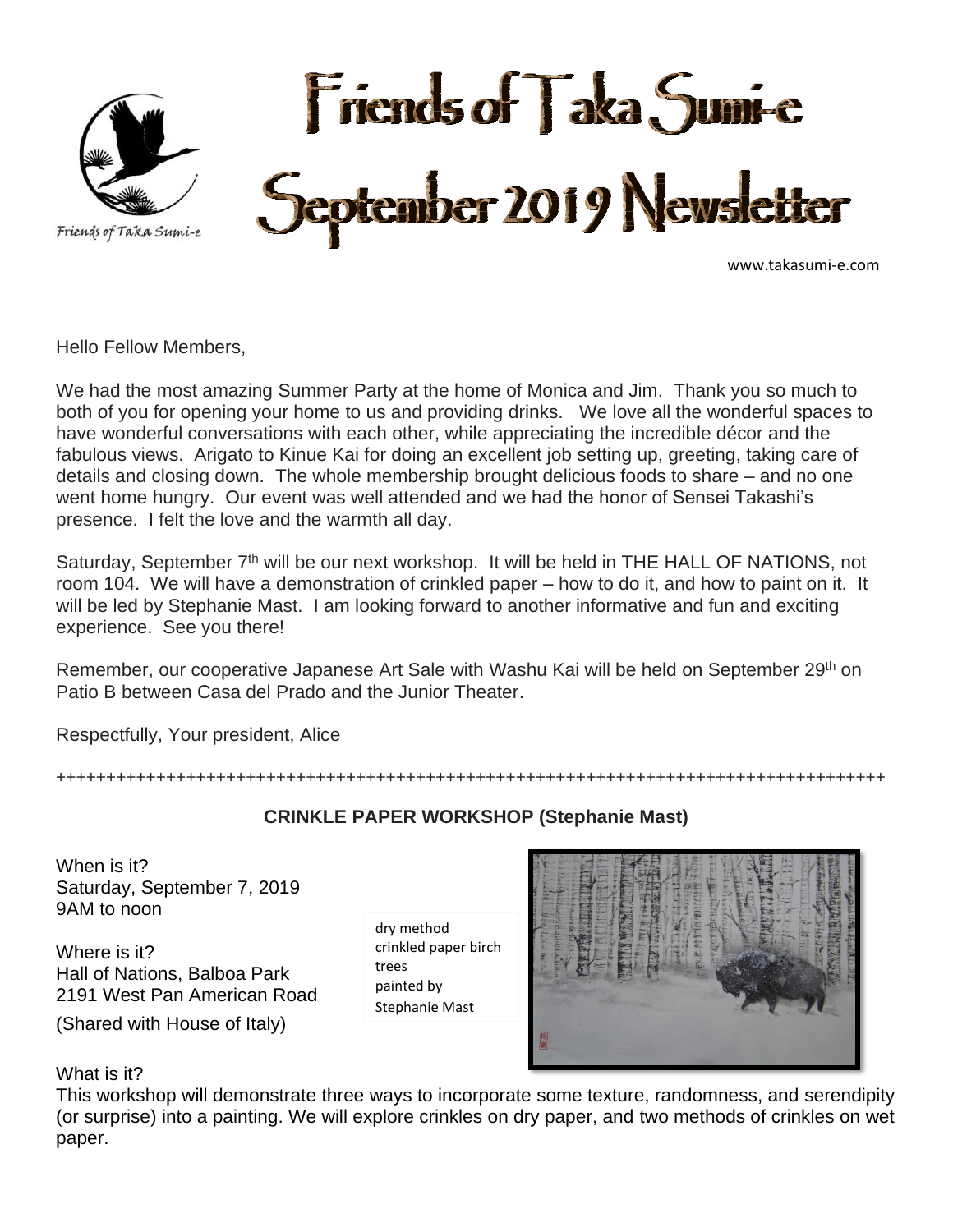What should you bring?

- **Strong fiber papers** (this is an opportunity to experiment with mystery papers). I will bring some odds and ends I have that you can play with (free). I will also bring some sheets of Masa paper (21x31 inches) for \$1.75/sheet. (small bills appreciated; I'll bring quarters, you bring dollar bills)
- Bring your **regular sumi-e stuff** including colors.
- A couple of old **towels** or newspapers (to lay wet papers on)
- **Mister (spray bottle) or hake brush** to dampen paperhair dryer, if you have an art one; I'll have one there.
- **2 saucers**
- BYO **drink** (we won't have hospitality tea)

## References:

- "Chinese Brush Painting A complete course in traditional and modern techniques" by Jane Evans
- "Oriental Watercolor Techniques" by Frederick Wong
- Lung Hsiang Workshops by Portia La Touche and Grace Chow
- Sensei Kiyoko Messenger
- Sheila Sondik: [www.sheilasondik.com](http://www.sheilasondik.com/) (images of a wet method)

++++++++++++++++++++++++++++++++++++++++++++++++++++++++++++++++++++++++++++



*Japanese Art Sale Friends of Taka Sumi-e & Washu Kai Sunday, September 29th 11:00 am to 4:00 pm* 

Eighteen folks from Washu Kai and Friends of Taka Sumi-e will participate in this inaugural event! We met this past Thursday to get organized and realize that we could use some more folks who are NOT selling to help us out at the cashier table during the day. If you are available and would like to help us out, please contact Gaye [\(ralsgal@gmail.com](mailto:ralsgal@gmail.com) or 858.336.4916).

We're attaching a flyer for the cooperative Japanese Art Sale to this Newsletter and ask that you share it with your family, friends, neighbors, etc., and invite them to join us on Sunday, September 29<sup>th</sup>, from 11 AM to 4 PM in Patio B, between Casa del Prado and the Junior Theater in Balboa Park. It will be fun!

++++++++++++++++++++++++++++++++++++++++++++++++++++++++++++++++++++++++++

*Membership*

Membership renewal for the 2019/2020 Society Year begins **NOW** as our year runs from October 1 through September 30. Please go to the website [\(www.takasumi-e.com\)](http://www.takasumi-e.com/) **NOW**, download a membership form, complete it, and send it in with your \$20! If you have a friend who would like to join in the fun, please share a membership form with them. Please refrain from giving your form and